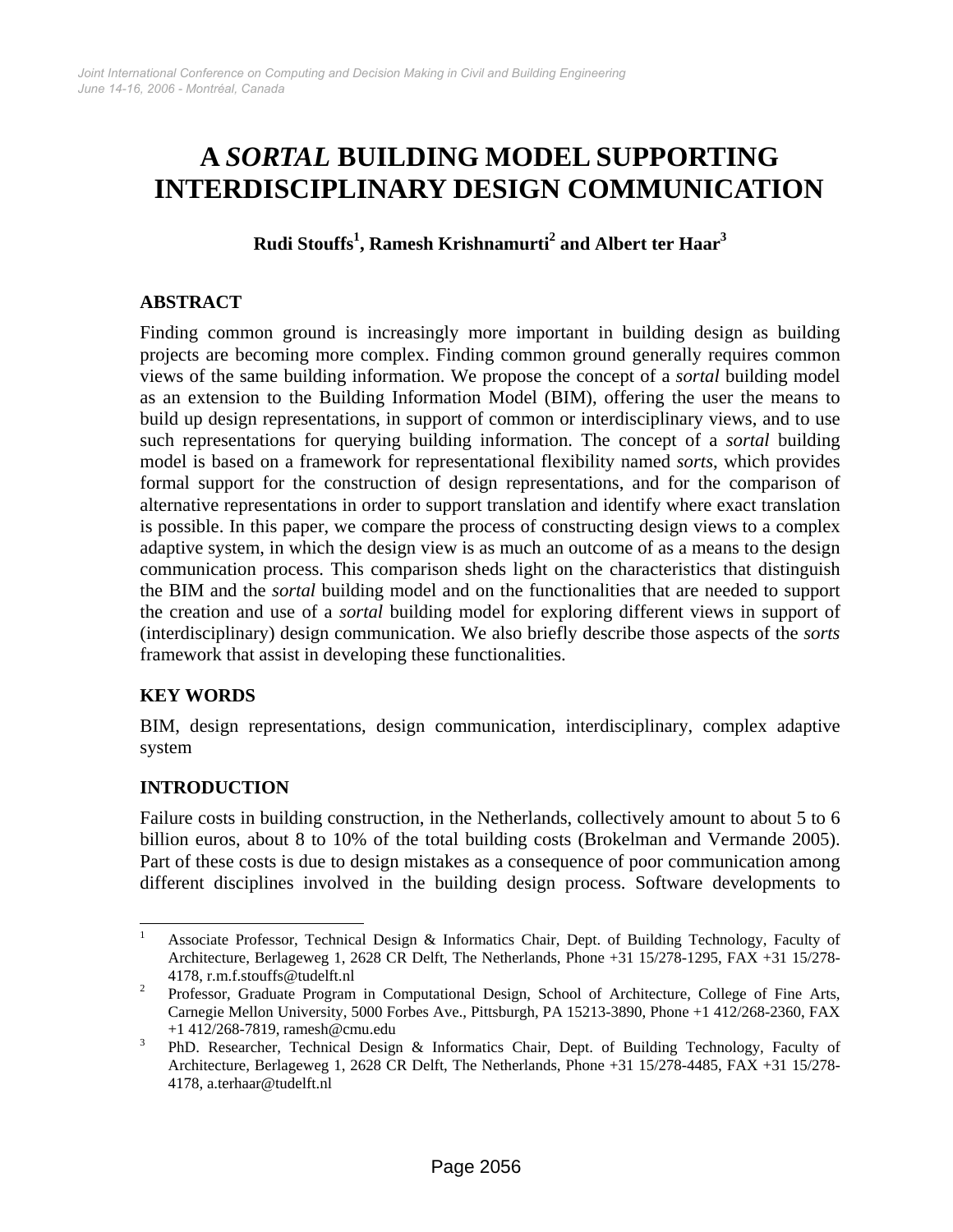support the building process have mainly focused on mono-disciplinary design and analysis applications. Research into integrated design environments, starting in the 1970's, has so far failed to impact the design practice on any global scale. More recently, research into product models, information standardization and Building Information Models (BIMs) has focused on common representational models for multidisciplinary building information. While these models support all-encompassing (centralized or distributed) collections of building information and data exchange between applications within and between disciplines, they do not necessarily support design communication.

Design communication does not only concern the exchange of building information between different partners and disciplines, but also implies a large amount of human communication concerning knowledge transfer, decision making and finding common understanding. Finding common ground is increasingly more important in building design as building projects are becoming more complex as the result of advances in technological abilities, the will to break new grounds, the increasing power of diverse interest groups, issues of liability, etc. Finding common ground generally requires common or, at least, similar views of the same building information. Such views cannot be too general, nor predefined, as they need to target the specific subject of communication, and the specific backgrounds of the partners involved. Neither domain-specific design and analysis applications, nor BIMs, provide adequate support for creating such views and, thus, for finding common ground.

We propose the concept of a *sortal* building model as an extension to a BIM, offering the user the means to build up design representations, in support of common or interdisciplinary views, and to use such representations for querying building information. The concept of a *sortal* building model is based on a framework for representational flexibility named *sorts*, which provides formal support for the construction of design representations, the comparison of alternative representations in order to support translation and identify where exact translation is possible, and the integration of functional components into design representations in order to specify design queries (Stouffs and Krishnamurti 2004). Quintessential to the concept of a *sortal* building model is the need to construct design views, either from scratch or by adapting an existing view.

In this paper, we compare the process of constructing design views to a complex adaptive system, in which the design view is as much an outcome of as a means to the design communication process. This comparison sheds light on the characteristics that distinguish the BIM and the *sortal* building model and on the functionalities that are needed to support the creation and use of a *sortal* building model for exploring different views in support of (interdisciplinary) design communication. We also briefly describe those aspects of the *sorts* framework that assist in developing these functionalities.

### **REQUIREMENTS FOR A DESIGN REPRESENTATION SYSTEM**

The building domain, at all stages, is multi-disciplinary, involving participants, knowledge and information from various specializations. Problems in building design, therefore, require a multiplicity of viewpoints, each distinguished by particular interests and emphases. In the main, the architect is concerned with aesthetic and configurational aspects of a design, the structural engineer considers the structural members and their relationships, and the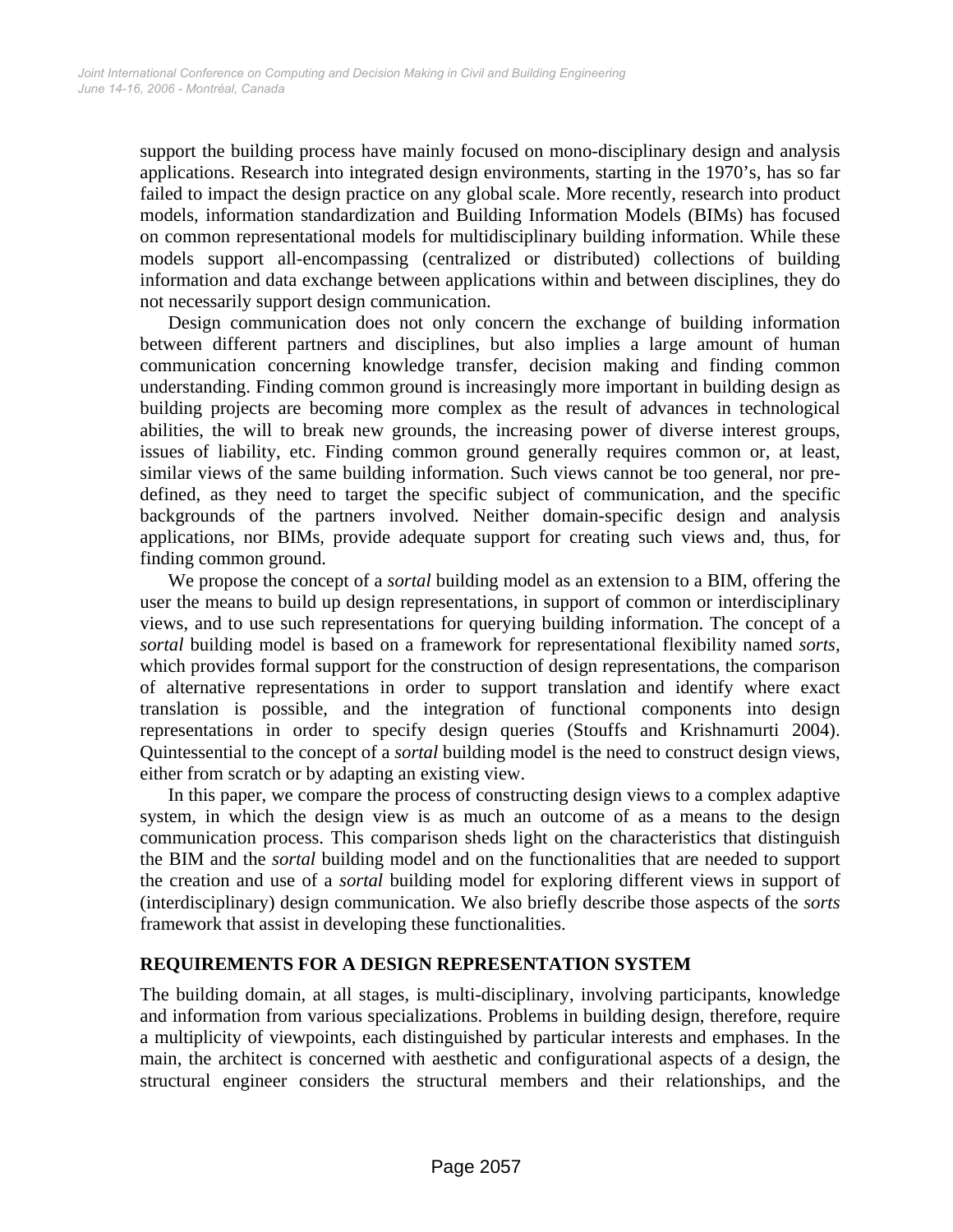performance engineer is interested in the thermal, lighting, or acoustical performance(s) of an eventual design. Each has views — derived from an understanding of current problem solution techniques in their respective domain — that require a different representation of the same (abstract) entity. Each view specifies a particular selection of information, presented in a particular way. As such, different views — or different representations — may derive from different design stages but may also support different persons or applications in the same design stage. Even within the same task, or by the same person, various representations may serve different purposes defined within the problem context and selected approach. This is especially true in architectural design, where the design process, by its exploratory and dynamic nature, invites a variety of approaches and representations (e.g., Kolarevic 2000).

As an activity in the design process, creativity relies on a restructuring of information that is not yet captured in a current information structure — that is, emergent information — for example, when the design provides new insights that lead to a new interpretation of constituent design entities. Creativity in design can be supported, to some extent, by descriptions of design entities with either definite or indefinite parts. When design descriptions have indefinite parts, new design entities can be recognized as alternative collections of design parts, and descriptions can be reinterpreted as composed of a different number of design entities. These descriptions can be augmented with properties that themselves have definite descriptions with definite or indefinite parts. Classic representation schemes also deal with definite descriptions but generally with definite parts and certainly properties are definite descriptions with definite parts. The classic BIM approach requires a specification of design entities as objects (with properties) that is maintained at all times, unless explicitly altered. Any reinterpretation of design entities, then, requires the specification of a computational change that not only fixes the source and destination object types beforehand, but also fixes their numbers and the mapping between properties. Continuity of such computational change requires anticipation of the particular structures that are to be changed (Krishnamurti and Stouffs 1997). Creativity, on the other hand, is outwith such anticipation.

It follows that, in the early phases of architectural design, the design representation is as much an outcome of as a means to the design process. Systems whose structure is "simultaneously both the means and the outcome of the social practices associated with elements of the system" (Kooistra 2002) present a special kind of systems. Kooistra refers to this mean/outcome mechanism as an ice canoe (Hough et al. 2001). We can consider the evolution of a design representation throughout the design process as such a system, in particular, a complex adaptive system. A complex adaptive system is the operational model of the complexity paradigm, which "uses systemic inquiry to build fuzzy, multivalent, multilevel and multidisciplinary representations of reality" (Dooley 1997). Dooley distinguishes two (or three) key principles to a complex adaptive system: "order is emergent as opposed to predetermined, and the state of the system is irreversible and often unpredictable". These principles also apply — or can be applied — to the evolution of a design representation in a dynamic design process. Considering that "order arises from complexity through self-organization" (Prigogine and Stengers 1984), the process of selforganization in the context of an evolving design representation takes on the form of human communication or correspondence leading to an agreement on the representation that prevails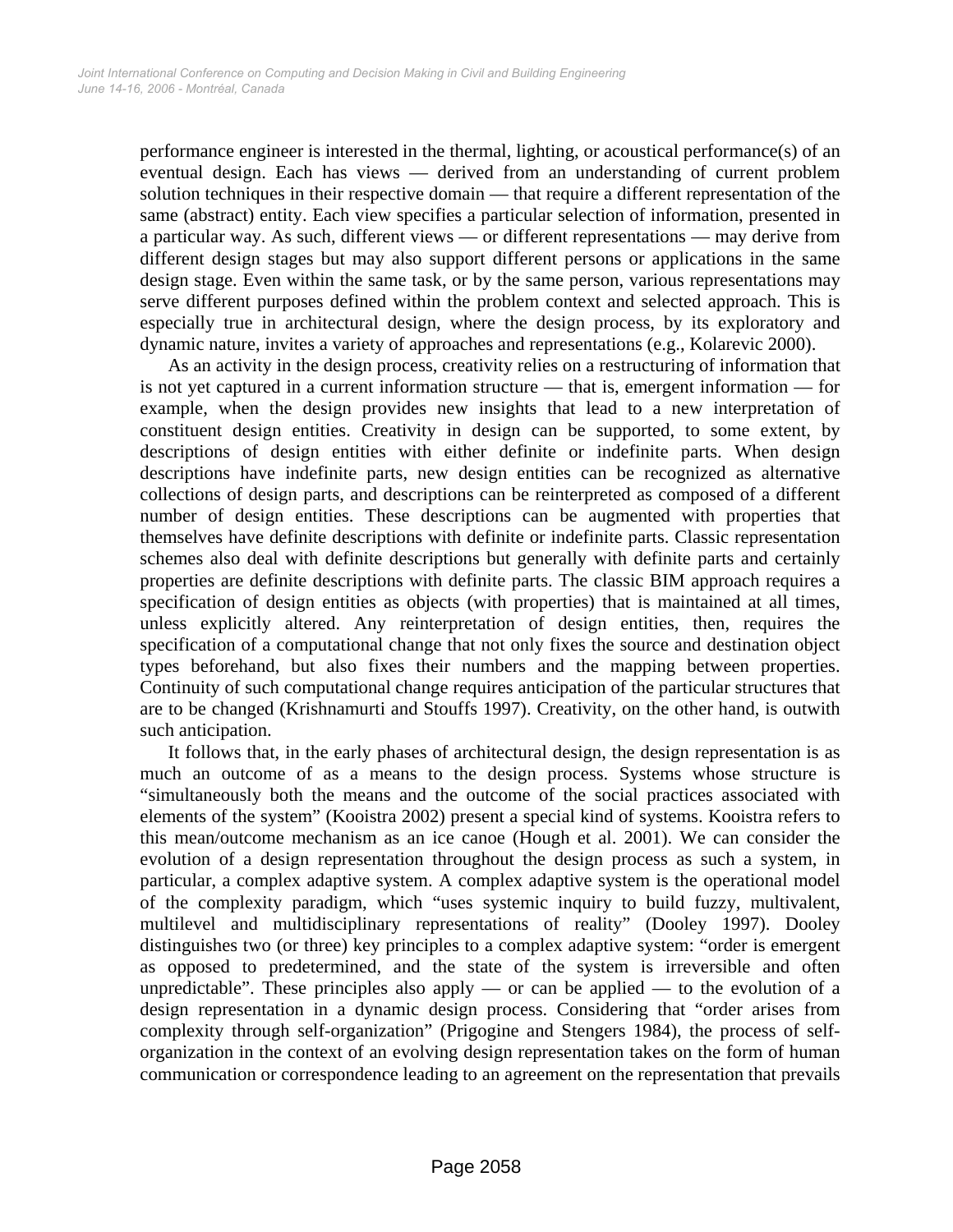in the system (see also Kooistra 2002). This communication can be considered among different users or between the user and the design application (correspondence between the user's mental model and the application's design representation). At the same time, the state or history of a design representation is in principle irreversible as changes to the representational structure can result in data loss. Since the design outcome is indeterminately related to the design requirements and the design process, and the design representation is an intricate part of this outcome, this representation is in principle also unpredictable.

Applied to a framework for building design representations in the context of a design process, these key principles can be translated into requirements of robustness and flexibility (see also Kooistra et al. 2003) with respect to the design representation system, and of the potential for data loss. Here, robustness means that the system offers the possibility for correspondence (or communication) leading to an agreement on the representation that prevails in the system. At the same time, the system must offer the possibility for representations to change and in such a way that, in principle, claims on this representation generate quality improvement. "A claim has the desired quality if in the construction process attention has been devoted to the construction progressing in such a way that using the claim serves to improve the quality" (Groen et al. 1980, see also Kooistra 2002). Laying claims can be considered as the engine of the design process, also with respect to (the design of) the design representation.

### **FORMALLY RELATING REPRESENTATIONS**

Typically, a representation is a complex structure of properties (or attributes) and constructors, and a representation may be a construction of another (Stouffs et al. 1996). Van Leeuwen et al. (2001) describe a property-oriented data modeling approach, in which design concepts are represented as flexible networks of objects and properties. In contrast to the classic BIM approach, an object has no predefined set of properties and the composition of properties defining an object can be changed at any time. Concept modeling (van Leeuwen and Fridqvist 2003; see also van Leeuwen 1999) provides an elaboration of this approach. It distinguishes concepts and individuals, both defined in terms of properties, where concepts represent modeling schemata and individuals represent particular designs. A concept defines an individual's initial structure of properties, however the relationship between an individual and a concept is a loose one: properties can be added to an individual irrespective of whether its concept predefines these same properties; individuals can also relate to multiple concepts or relate to more specific concepts over time. As such, concept modeling allows for the extensibility of conceptual schemata and for flexibility in modeling information structures that differ from the conceptual schemata these derive from. Under the property-modeling approach, correspondence can be achieved through the evolution of the network of objects and properties and by agreement on the naming of objects. These names can themselves be understood as laying claim to these objects with the purpose of improving quality. Thus, modeling design representations through incremental changes can play an important role in achieving agreement and thus in containing the "chaos" to which the construction of design representations within a flexible framework can lead.

Such an incremental approach, however, can greatly benefit from a formal framework that allows for alternative representations of a same entity to be compared and related,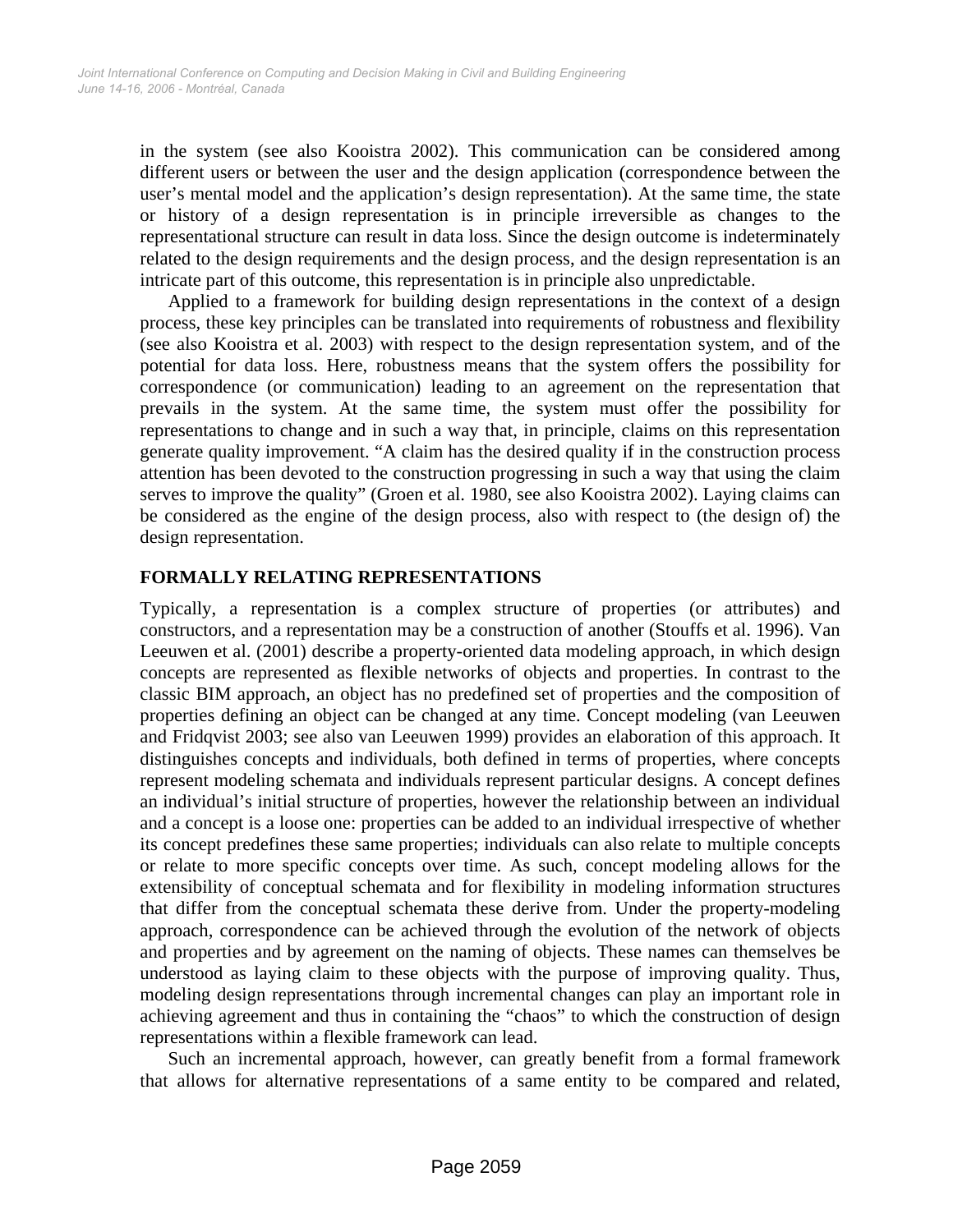formally, in order to support translation and identify where exact translation is possible. For example, Stouffs et al. (1996) were able to show, using a subsumption relation defined on well known solid models — boundary solid representations (Baumgart 1975, Mäntylä 1988, Paoluzzi et al. 1989) and the maximal element representation (Krishnamurti 1992) — that information loss between some of these solid models is inevitable. Subsumption is a powerful mechanism for comparing alternative representations of the same entity. When a representation is subsumed by another, the entities represented by the former can also be represented by the latter representation, without any data loss. There are many representational formalisms that consider the subsumption relationship in order to achieve partially ordered type structures; most are based on first-order logic. Applied to building design, a good example is Woodbury et al. (1999), who adopt typed feature structures as the model for design space exploration. Like many other formalisms, typed feature structures consider a record-like data structure for representing data types. Record-like data structures facilitate the encapsulation of property information in (a variation of) attribute/value pairs (Aït-Kaci 1984). Furthermore, the properties may themselves be typed by type structures, i.e., expressed in terms of record-like data structures, containing (sub)properties. Then, the subsumption relationship defines a partial ordering on type structures. Furthermore, the algebraic operations of intersection and union (or others similar) may be defined on type structures so that the intersection of two type structures is subsumed by either type structure, and the union of two type structures subsumes either type structure.

Key to typed feature structures is the notion of partial information structures and the existence of a unification procedure that determines if two partial information structures are consistent and, if so, combines them into a single, new (partial) information structure. Typed feature structures further consider a type hierarchy and a description language, where each type defines a corresponding description. The subsumption relation between feature structures extends the subsumption ordering on types inherent to the type hierarchy. Woodbury et al. (1999) also specify a generating procedure that relates feature structures with a description (or type) that they satisfy, and that incrementally generates more complete design structures. This fact — that the generating procedure monotonically generates more complete information structures — could be interpreted as excluding the possibility for information loss and thus making design states reversible. However, the inclusion of an information removal operator is possible providing more flexibility at the cost of limiting search strategies (Woodbury et al. 1999).

### **A SEMI-CONSTRUCTIVE ALGEBRAIC FORMULATION**

Of course, there is more than one approach to formally model design descriptions. We consider a semi-constructive algebraic formulation, termed *sorts*. The premise here is that whenever individuals are confronted with information, they naturally classify it according to their own needs and understanding — sort it out, so to speak. *Sortal* descriptions of design entities can have definite or indefinite parts, and can be augmented with properties that are, themselves, *sortal* descriptions and, therefore, can have definite or indefinite parts. *Sortal* descriptions can also combine under a subsumption relationship. *Sortal* descriptions may be shared and they have implications for information transfer, information coverage and information loss.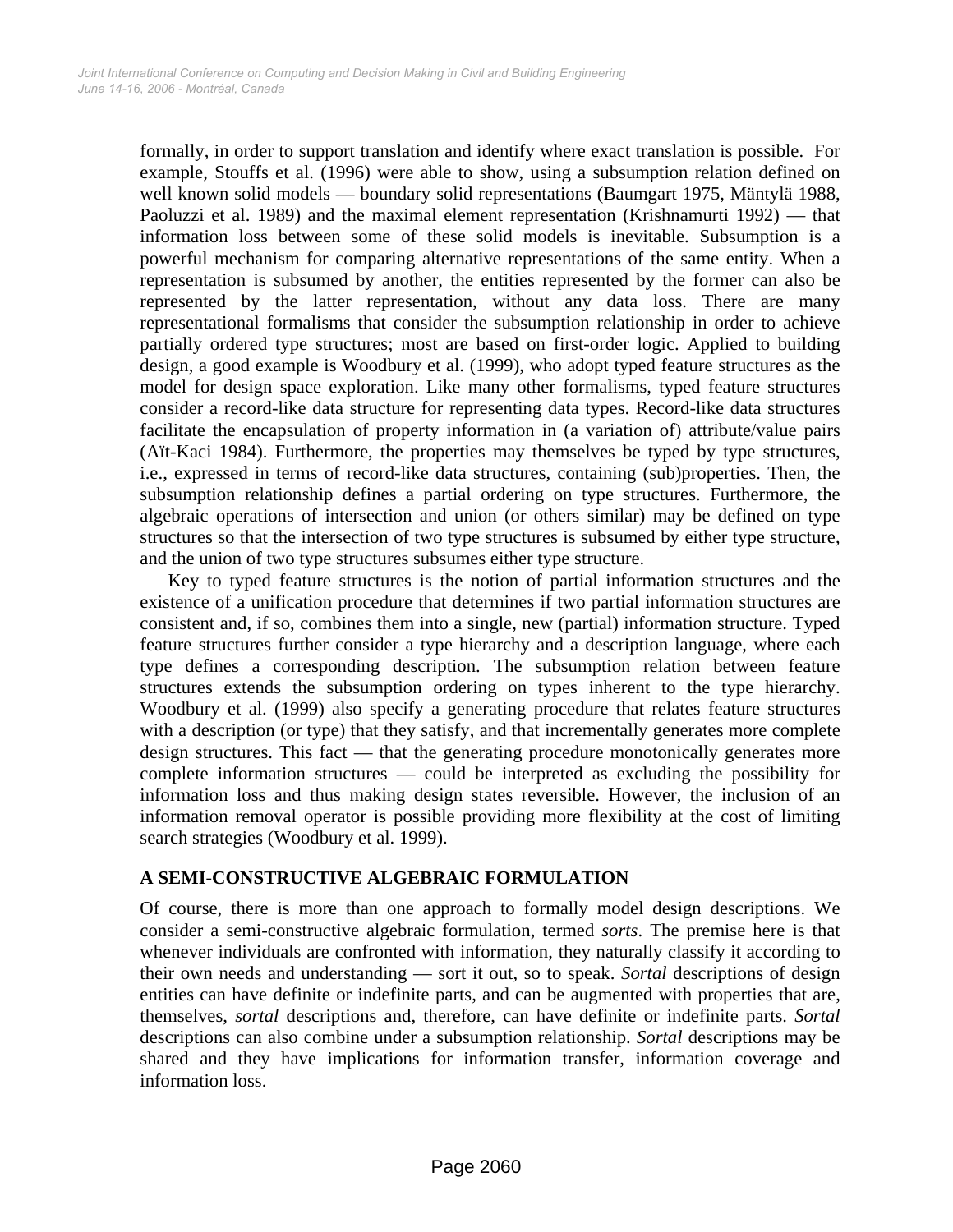#### **A BEHAVIORAL SPECIFICATION FOR** *SORTS*

"In functional semantics, if two functions exhibit the same behavior they are the same. In type feature structures, if two paths exhibit analogous properties, they represent analogous design (or reuse) cases" (Krishnamurti 2006). However, difficulties arise when dealing with information of different types in a uniform way. For instance, at the representational level, operations that may otherwise seem trivial, such as adding or removing data elements, become resolutely non-trivial — for instance, the addition of two numbers when these represent cardinal values (e.g., a number of columns that is increased) and when these represent ordinal values (e.g., for a given space, determining the minimum distance to a fire exit or the (maximum) amount of ventilation required given a variety of activities), and similarly, additive versus subtractive colors, depending on whether these refer to the mixing of surface paints or colors of light, respectively.

An important ingredient of *sorts* is behavioral specification. Behavioral specification is a prerequisite for the effective exchange of data between various representations. Fortunately, it is reasonably limited to the common arithmetic operations of addition, subtraction, and product. It turns out that the more common CAD operations of creation and deletion, and selection and deselection, can all be expressed as some combination of addition and subtraction from one design space (*sort*) to another. The complex operations of grouping and layering can be treated likewise.

The simplest specification of a part relationship corresponds to the subset relationship on mathematical sets. This part relationship particularly applies to points and labels, e.g., a point is part of another point only if the two are identical, and a label is a part of a collection of labels only if it is identical to one of the labels in the collection. Then, operations of addition (combining elements), subtraction, and product (intersecting elements) correspond to set union, difference, and intersection, respectively. Explicit designer action is required in order to alter any data element. Only when two elements are identical can these combine as one.

Another kind of behavior arises when we consider the part relationship on line segments. A line segment is an interval on an infinite line carrier; in general, one-dimensional quantities such as time may be considered as intervals. An interval is a part of another interval if it is embedded in this interval; intervals on the same carrier that are adjacent or overlap combine into a single interval. Specifically, interval behavior can be expressed in terms of the behavior of the boundaries of intervals (Krishnamurti and Stouffs 2004). This behavior also applies to infinite intervals, provided there is an appropriate representation of both (infinite) ends of its carrier.

Behaviors also apply to composite *sorts*, that is, a part relationship can be defined for its component data elements belonging to a composite *sort* defined under a conjunction (attribute or property operator) or disjunction. The composite inherits its behavior from its components in a manner that depends on the compositional relationship.

The disjunctive operator distinguishes all operand *sorts* such that each data element belongs explicitly to one of these *sorts* — the disjunctive *sort* subsumes each operand *sort*. For example, a *sort* of points and lines distinguishes each data element as either a point or a line. Consequently, a data element is part of a disjunctive data collection if it is a part of the partial data collection of elements from the same component *sort*. In other words, data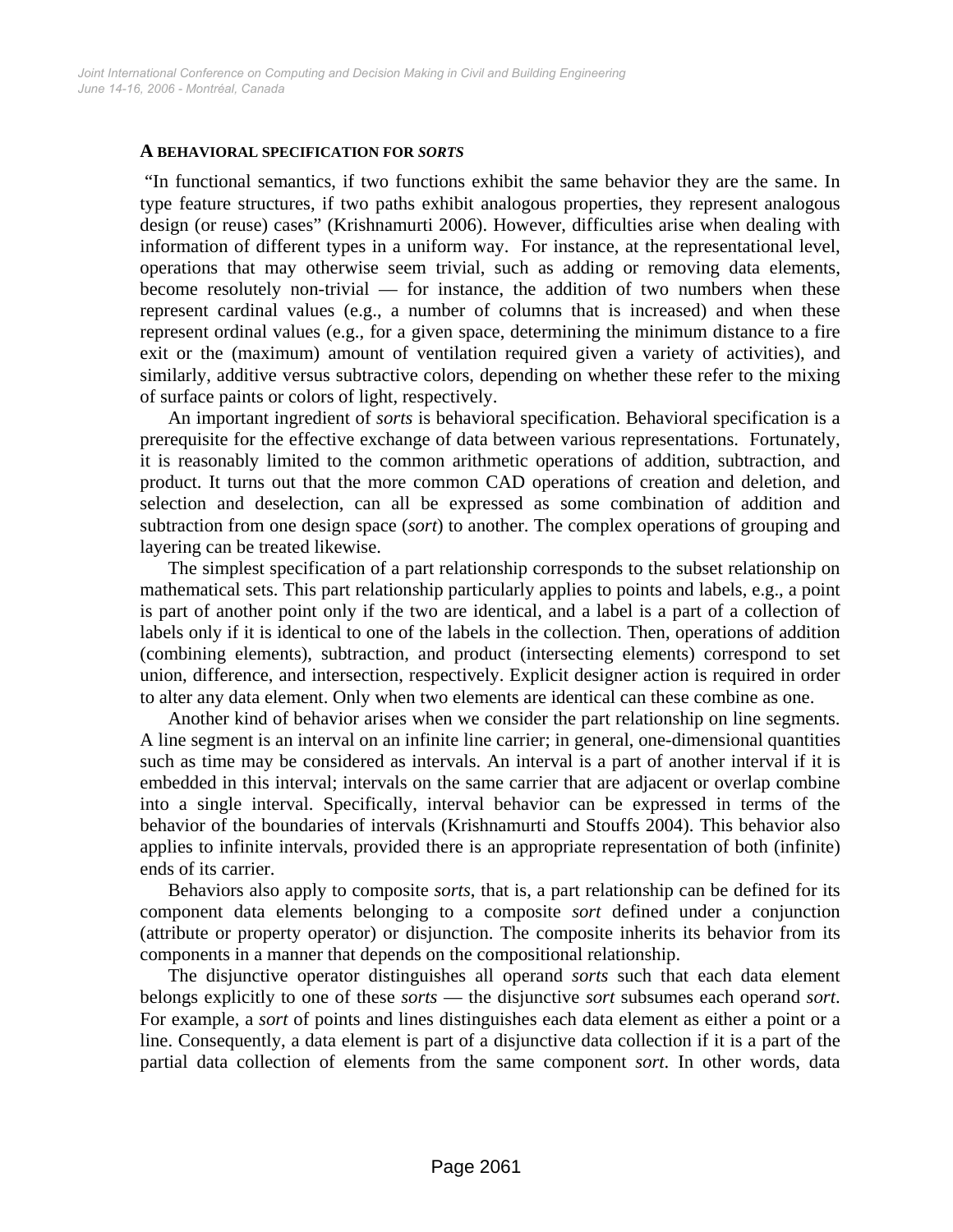collections from different component *sorts*, under the disjunctive operator, never interact; the resulting data collection is the set of collections from all component *sorts*. When the operation of addition, subtraction or product is applied to two data collections of the same disjunctive *sort*, the operation instead applies to the respective component collections.

Under the attribute operator a data element is part of a data collection if it is a part of the data elements of the first component *sort*, and if it has an attribute collection that is a part of the respective attribute collection(s) of the data element(s) of the first component *sort* it is a part of. When data collections of the same composite *sort* (under the attribute operator) are pairwise summed (differenced or intersected), identical data elements merge, and their attribute collections combine, under this operation. Elements with empty attributes are removed and the composite behavior is that, in the first instance, of the first component *sort*.

When reorganizing the composition of components *sorts* under the attribute operator, the corresponding behavior may be altered in such a way as to trigger data loss. Consider a behavior for weights (Stiny 1992) (e.g., line thickness or surface tones) as becomes apparent from drawings on paper — a single line drawn multiple times, each time with a different thickness, appears as if it were drawn once with the largest thickness, even though it assumes the same line with other thickness. When using numeric values to represent weights, the part relation on weights corresponds to the less-than-or-equal relation on numeric values. Thus, weights can combine into a single weight, which has as its value the least upper bound of all the respective weight values, i.e., their maximum value. Similarly, the common value (intersection) of a collection of weights is the greatest lower bound of all the individual weights, i.e., their minimum value. The result of subtracting one weight from another is either a weight that equals the numeric difference of their values or zero (i.e., no weight), and this depends on their relative values.

Now consider a *sort* of weighted entities, say points, i.e., a *sort* of points with attribute weights, and a *sort* of pointed weights, i.e., a *sort* of weights with attribute points. A collection of weighted points defines a set of non-identical points, each having a single weight assigned (possibly the maximum value of various weights assigned to the same point). These weights may be different for different points. The behavior of the collection is, at first instance, the behavior for points. On the other hand, a collection of pointed weights, which is defined as a single weight (which is the maximum of all weights considered) with an attribute collection of points, adheres, at first instance, to the behavior for weights. In both cases, points are associated with weights. However, in the first case, different points may be associated with different weights, whereas, in the second case, all points are associated with the same weight. In a conversion from the first to the second *sort*, data loss is inevitable. An understanding of when and where exact translation of data between different *sorts*, or representations, is or is not possible, becomes important for assessing data integrity and controlling data flow (Stouffs et al. 1996).

Behavioral specification is a prerequisite for a uniform handling of different and a priori unknown data structures. The behavior of such data can be expressed through a number of operations chosen to match the expected behavior. When an application receives data along with its behavioral specification, the application can then correctly interpret, manipulate, and represent this information without unexpected data loss. The part relationship that underlies the behavioral specification for a *sort* enables matching to be implemented for this *sort*; since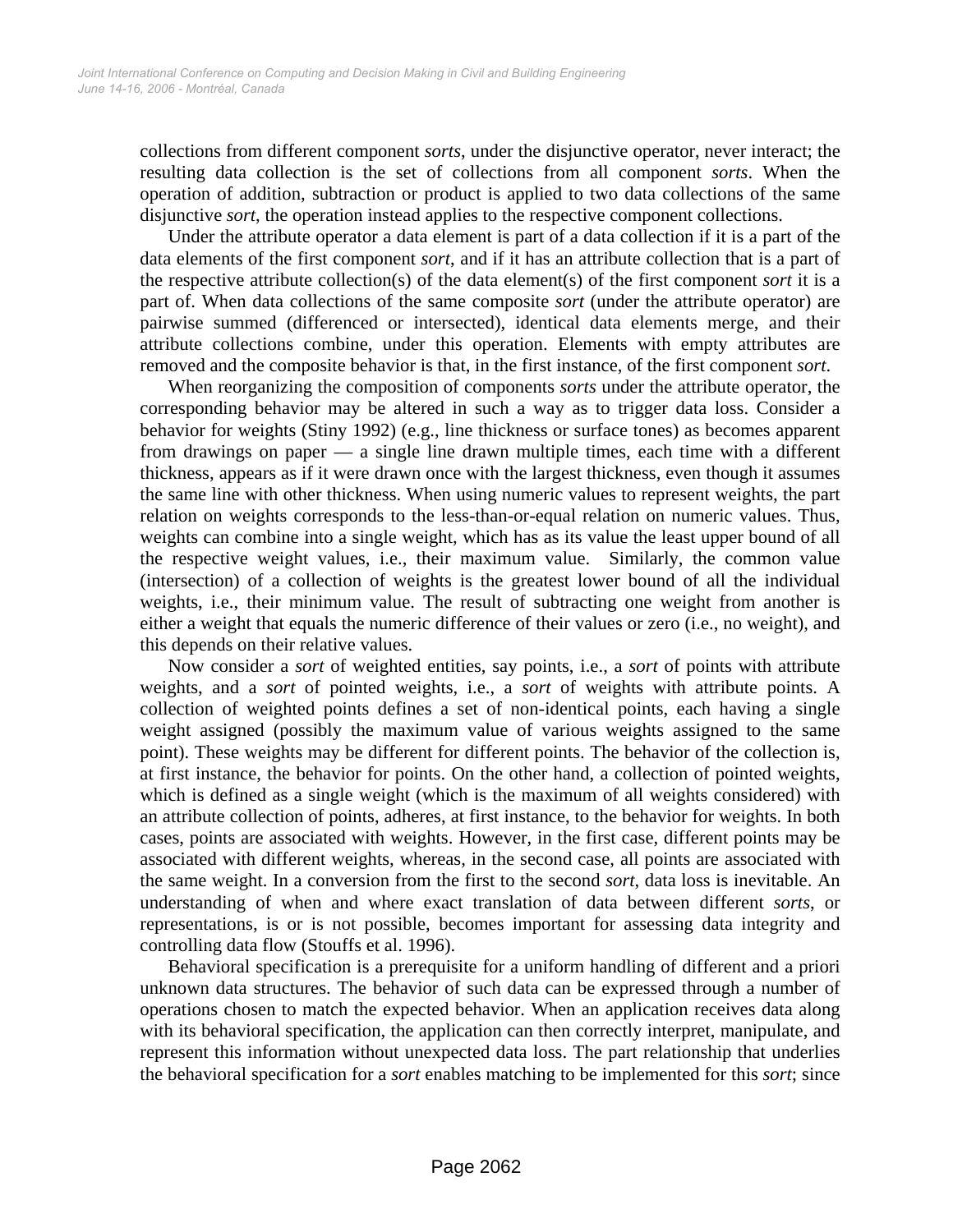composite *sorts* inherit their behavior and part relationship from their component *sorts*, any technical difficulties in implementing matching apply just once, for each primitive *sort*.

#### **DATA RECOGNITION USING** *SORTS*

Logic-based models essentially represent knowledge; *sorts*, on the other hand, represent data — any reasoning is based purely on present or emergent information.

The typed feature structures formalism, like most logic-based formalisms, links subsumption directly to information specificity, that is, a structure is subsumed by another, if this structure contains strictly more information than the other. One consequence of (logical) subsumption is that the absence of information in a design representation does not necessarily imply the absence of this information in the design, that is, representations are automatically considered to be incomplete. As a result, when searching for a design (representation) that satisfies certain information, less specific representations cannot automatically be excluded (e.g., Baader et al. 2003). For example, consider polygon objects that may have a color assigned. When looking for a yellow square, a square without any color specified is considered a potential solution — unless, it has another color explicitly specified, or it is otherwise known not to have the yellow color. The fact that a color is not specified does not exclude an object from potentially being yellow. Nothing can be excluded unless it is explicitly excluded — that is, logic-based representations consider an open world assumption. *Sorts*, on the other hand, hold to a closed world assumption. A polygon only has a color if one is explicitly assigned: when looking for a yellow square, any square will not do, unless it has the yellow color assigned.

Recognizing information, especially of the emergent kind, is invaluable, rather, necessary, should the information be, subsequently, the subject of action. From a creativity standpoint, design relies on an ability to restructure emergent information. Data recognition and subsequent manipulation can be considered part of a single computation:

 $s - f(a) + f(b)$ .

Here *s* is a data collection, *a* is a representation of the data pattern, *f* is a transformation under which *a* is a part of *s*, and  $f(b)$  is the data replacing  $f(a)$  in *s*.  $s - f(a) + f(b)$  is an expression of computational change and can be written as a design rule:  $a \rightarrow b$ . Rule application consists of replacing the emergent data corresponding to *a*, under some allowable transformation, by *b*, under the same transformation.

Formally, rules may be grouped as a *grammar* — a device for specifying the set of all designs generated by the rules collectively. Each generation of a design in the language starts from an initial design, and uses the rules to create a design that contains elements from a given terminal vocabulary. Rules and grammars specified as such, lead naturally to the generation and exploration of possible designs. According to Mitchell (1993) and Stiny (1993), in the case of creative spatial design, spatial elements that emerge under a part relation are highly enticing to design search. The closed world assumption is commonly used in design grammars to constrain emergence. More specifically, labeled points commonly serve to constrain the applicability of shape rules. *Sorts* provide a component-based approach to developing grammar systems, utilizing a uniform characterization of grammars (Stouffs and Krishnamurti 2001).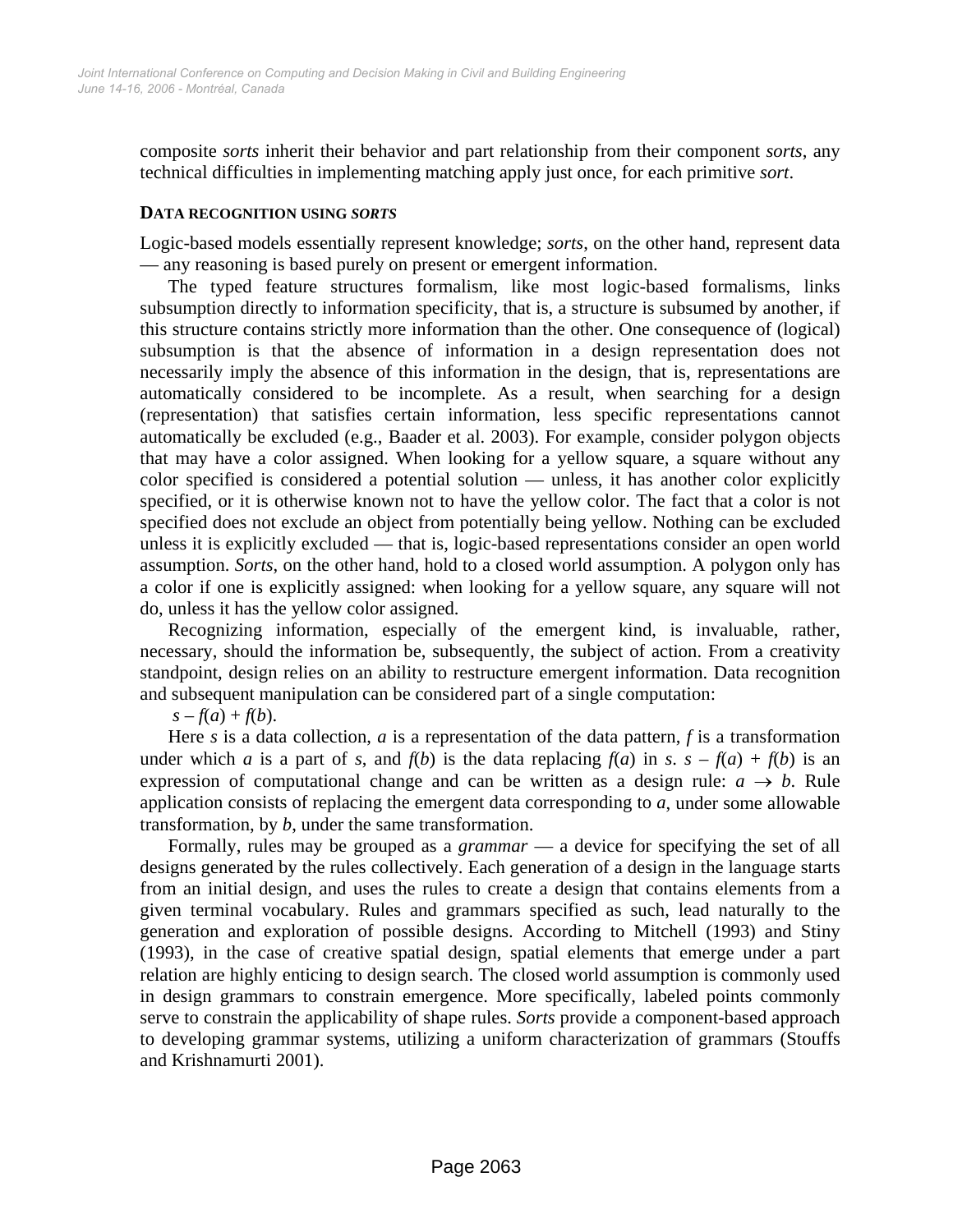# **CONCLUSIONS**

There will always be a need for different representations of the same entity, whether it be a building in its entirety that is under consideration, or a part of a building, albeit a shape, or some other complex collection of properties. Considering a representation as a complex structure of properties and constructors, then, comparing alternative representations requires a comparison of their respective properties and their mutual relationships, and the overall construction. At the same time, the expressive power of a representational framework is defined by its vocabulary of properties and constructors. A formal definition of this representational framework and its vocabulary can give designers the freedom and flexibility to develop or adopt representations that serve their intentions and needs, while at the same time these representations can be compared with respect to scope and coverage in order to support information exchange and communication. Such a comparison will not only yield a possible mapping, but also uncover potential data loss when moving data from lessrestrictive to more-restrictive representations.

### **ACKNOWLEDGMENTS**

The second author is funded by a grant from the National Science Foundation, CMS #0121549, support for which is gratefully acknowledged. Any opinions, findings, conclusions or recommendations presented in this paper are those of authors and do not necessarily reflect the views of the National Science Foundation.

### **REFERENCES**

- Aït-Kaci, H. (1984). *A lattice theoretic approach to computation based on a calculus of partially ordered type structures (property inheritance, semantic nets, graph unification)*. Ph.D. Diss., University of Pennsylvania, Philadelphia, PA, 187 pp.
- Baader, F., Calvanese, D., McGuinness, D., Nardi, D., and Patel-Schneider, P. (2003). *The Description Logic Handbook: Theory, Implementation and Applications*. Cambridge University Press, Cambridge, 574 pp.
- Baumgart, B.C. (1975). "A Polyhedron Representation for Computer Vision." *National Computer Conference 1975*, AFIPS Press, Montvale, NJ, 589-596.
- Brokelman, L. and Vermande, H. (2005) *Faalkosten, de (bouw)wereld uit!* SBR, Rotterdam, 46 pp.
- Dooley, K.J. (1997). "A complex adaptive systems model of organization change." *Nonlinear Dynamics, Psychology, and Life Sciences*, 1 (1) 69-97.
- Groen, P., Kersten, A., and de Zeeuw, G. (1980). *Beter sociaal veranderen*. Coutinho, Muiderberg, The Netherlands, 176 pp.
- Hough, R.R., Kooistra, J., and Hough, T. (2001). "Growing intelligent agents for the delivery of knowledge, a Collaborative Form." *Systemica*, 13, 343-348.
- Kolarevic, B. (2000). "Digital Morphogenesis and Computational Architectures." *In* Ripper Kos, J., Pessoa Borde, A. and Rodriguez Barros, D. (editors), *Construindo n(o) espaço digital*, PROURB, Universidade Federal do Rio de Janeiro, Rio de Janeiro, 98-103.
- Kooistra, J. (2002). "Flowing." *Systems Research and Behavioral Science*, 19 (2) 123-127.